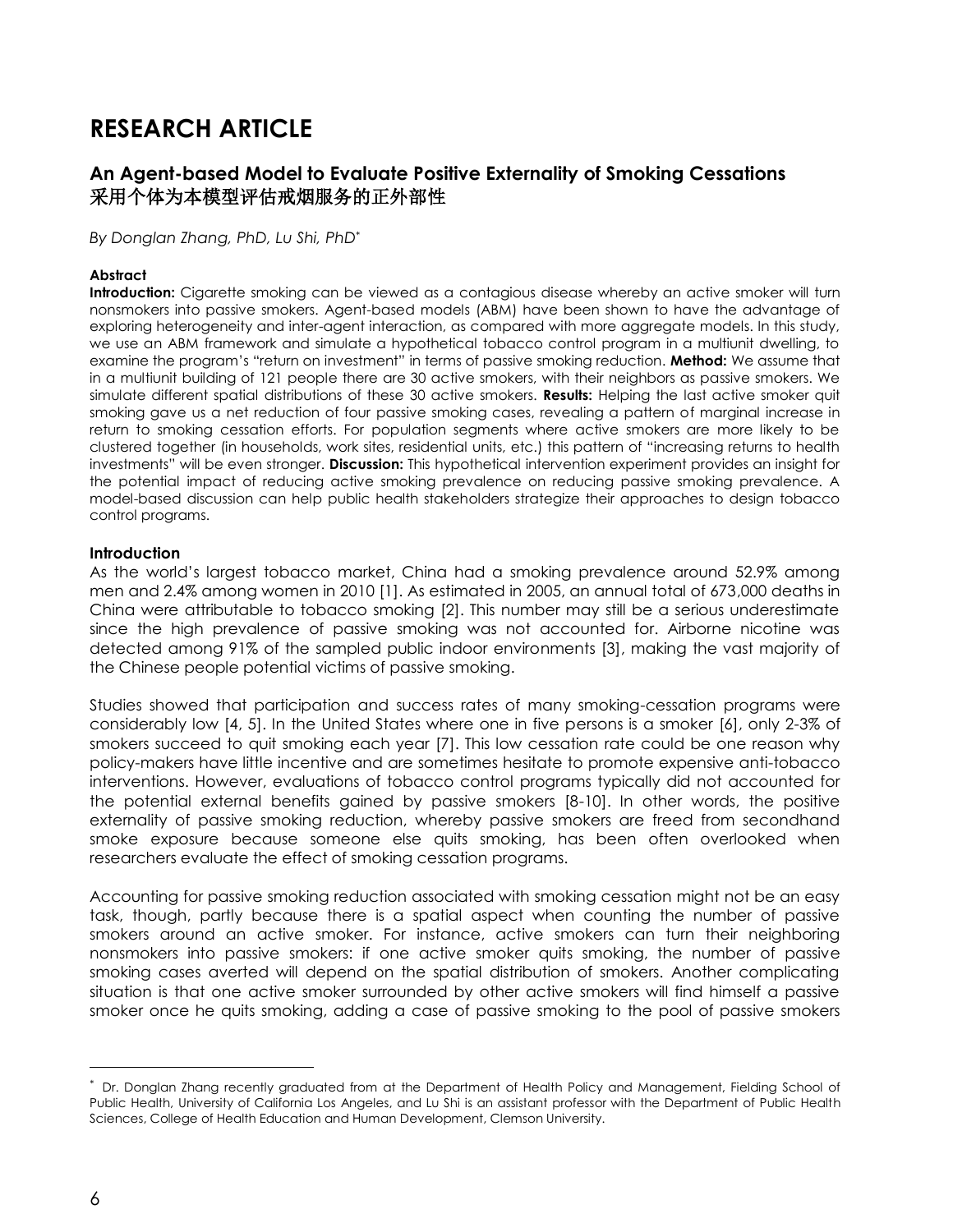rather than subtracting a case from it. Such spatial component cannot easily be addressed using conventional statistical methods.

Agent-based models (ABM) have been shown to have the advantage of exploring heterogeneity and inter-agent interaction, as compared with more aggregate models like differential equations. ABM has been applied in infectious diseases control [11], drinking behavior [12], adolescent sexual initiation [13] and health care management [14]. As cigarette smoking can be viewed as a contagious disease whereby an active smoker can change the cigarette smoke exposure status of nonsmokers around him or her, it is plausible to use ABM to simulate the scenarios of passive smoking. In this study, we use an ABM framework simulating passive smoking and conduct a hypothetical tobacco control program in a multiunit dwelling of 121 people. We show that a marginal increase in the return of passive smoking reduction for every additional case of smoking cessation.

## **Method**

We assume that in a multiunit building of 121 people there are 30 active smokers randomly distributed throughout (where the smoking prevalence equals 24.8%), with their 4 closest neighbors ("Von Neumann neighborhood [15]," or sometimes referred to as "rook's neighborhood") as passive smokers, which is, each active-smoker can only affect his or her 4 adjacent neighbors. We will discuss the implication of assuming a "queen's neighborhood" (each smoker turning all 8 surrounding neighbors into passive smokers) in our future studies.

Initially, the model sets all 30 active smokers to be randomly distributed in an 11\*11 grid. At each time step, the model allows one random active-smoker to quit smoking and reassigns passive smoker status to the quitter's neighbors. The model stops when all 30 active smokers, along with all passive smokers, become tobacco-free non-smokers. To understand the sensitivity of model results to the active smokers' spatial distribution patterns, we further explore alternative scenarios: an even distribution of active smokers throughout and a spatial distribution whereby active smokers are clustered together.

#### **Results**

We simulate the model for 100 times with randomized spatial distribution of active smokers in the population, and then calculated the average net reduction of passive smokers for every additional case of smoking cessation (Figure 1 & 2). We find that initially the first few cases of smoking cessations do not lead to a substantial reduction of passive smokers in an environment where active smokers are more clustered. But the "tipping point" [16] comes in when a threshold percentage of active smokers have quit. As shown in Figure 2, the first 15 smoking cessations only result in a net reduction of around 20 passive smokers, meaning that on average only 1.33 passive smokers return to the non-smoker status for each smoking cessation happening in his or her neighborhood. The next 15 smoking cessations give us a net reduction of 40 passive smokers, meaning that the number of passive smoking cases averted per smoking cessation now increases to 2.67. Not surprisingly, helping the last active smoker quit smoking results in a net reduction of 4 passive smoking cases, in sharp contrast to the small reduction of passive smokers as the first 15 active smoker quits. These results reveal a pattern of marginal increase in return ("return" here refers to the number of passive smoking cases averted) to smoking cessation efforts.

Based on our simple agent-based model, we further explore alternative scenarios. Two scenarios are evaluated. Under the first scenario, 30 active-smokers are evenly dispersed in the multi-unit dwelling of 121 people in total (Figure 3). Under Scenario 2, the active smokers are clustered together, which we mimic a space where smoking and non-smoking areas tend to be separated (Figure 4). We use the average Euclidean distance (AED) to define the spatial distances among active smokers. The AED in Cluster 1 is 6.297 (95% CI: 6.028 – 6.566), compared to 3.293 (95% CI: 3.156-3.430) in Cluster 2, meaning that active smokers in Cluster 1 is much less clustered than in Cluster 2. The model outputs two graphs for the two scenarios, respectively. The first graph (Figure 5)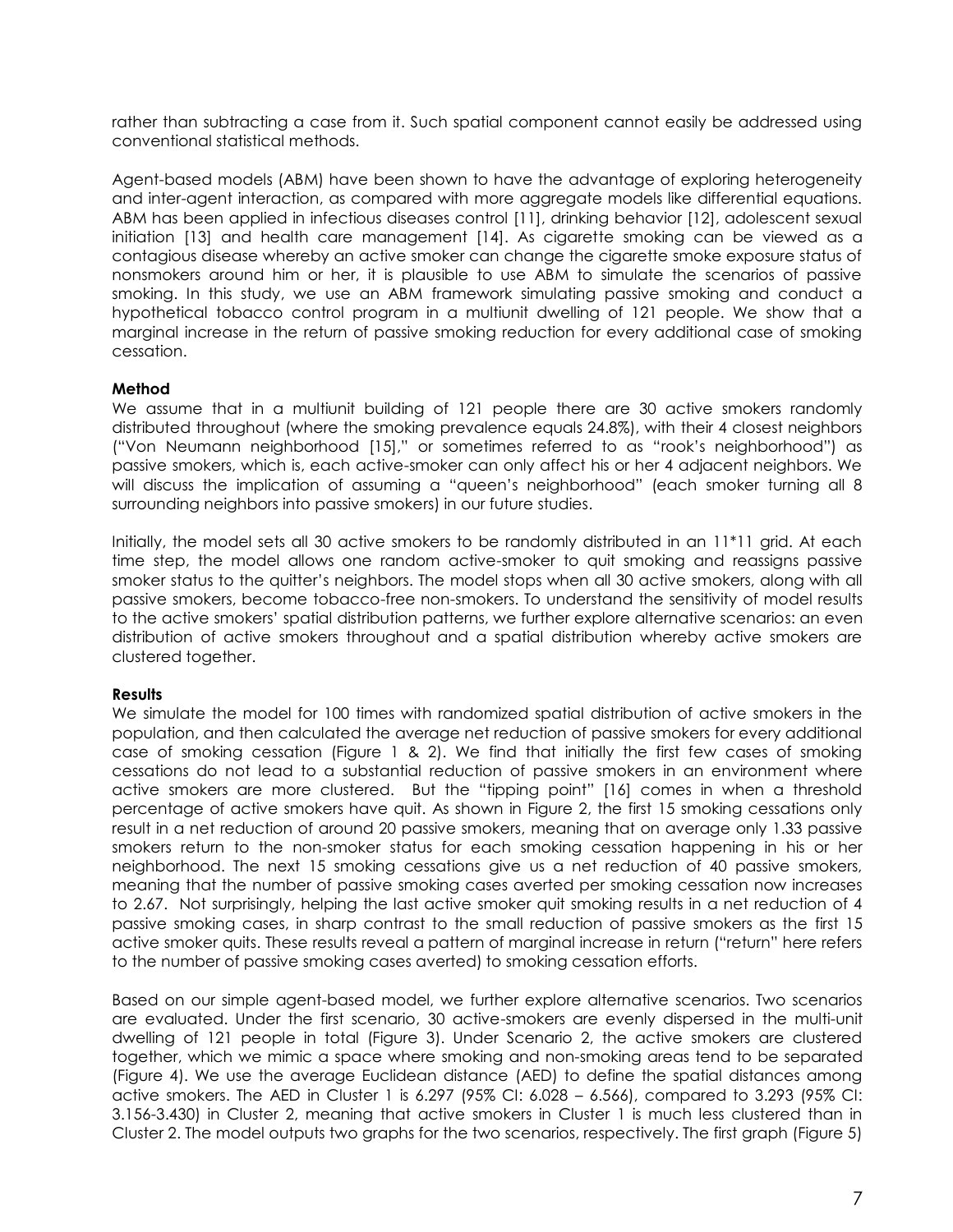shows that the number of passive-smokers decreases with reduction of active smokers in a linear pattern first, and then this number decreases at an accelerated rate when the intervention has successfully made a threshold proportion (nearly 50%) of active smokers quit smoking.







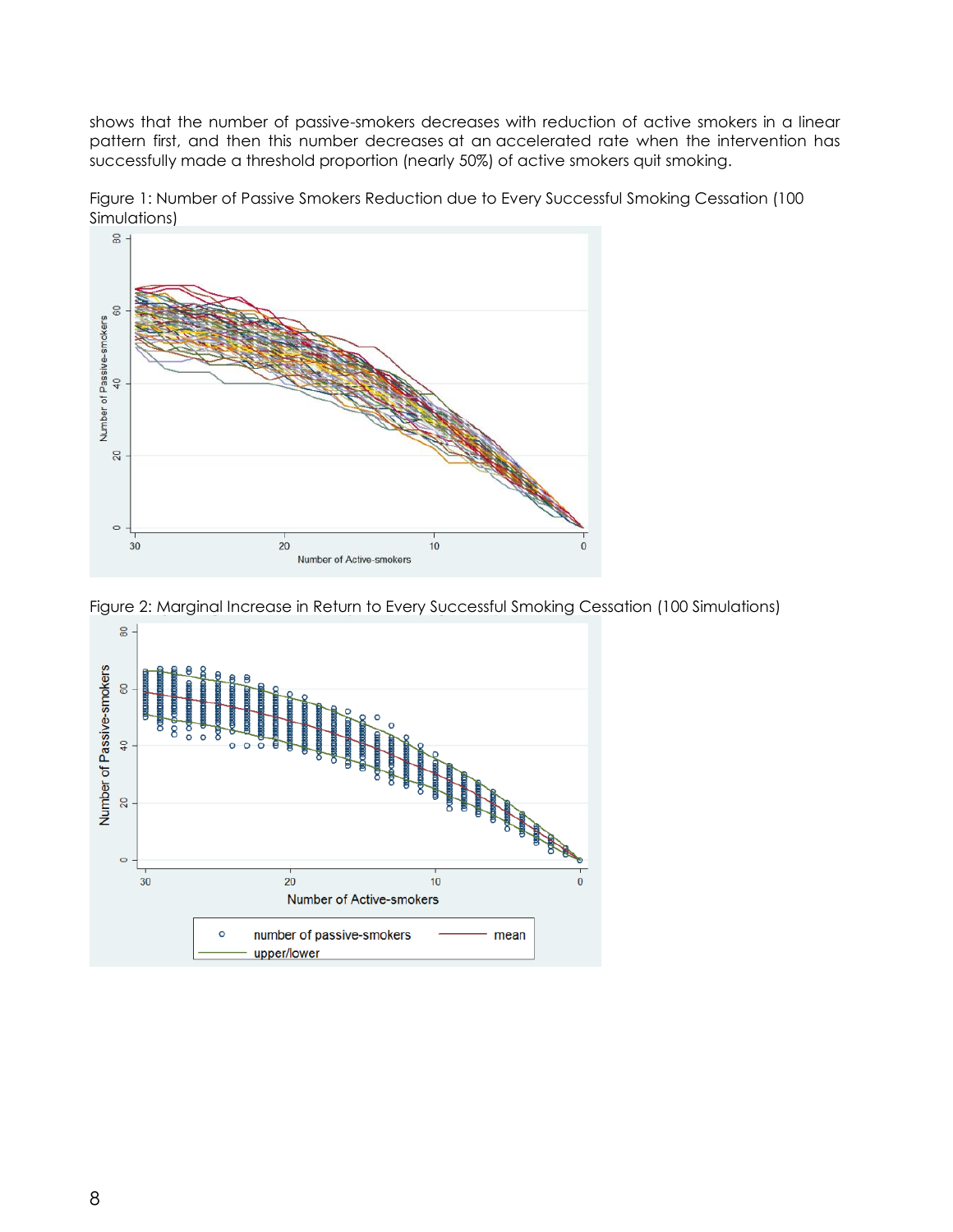| הסוקט בטכווטטטר ה שונה סיווטיוק זיכוויט שהוטגטו וה בוווטוטרוו טוסוטר ו שהטו |                      |       |                     |                       |                |  |
|-----------------------------------------------------------------------------|----------------------|-------|---------------------|-----------------------|----------------|--|
|                                                                             |                      |       | Mean Standard Error |                       | 95% Confidence |  |
|                                                                             |                      |       |                     |                       | Interval       |  |
|                                                                             | Cluster<br>Pattern 1 | 6.297 | 0.137               | $(6.028 \quad 6.566)$ |                |  |
|                                                                             | Cluster<br>Pattern 2 | 3.293 | 0.070               | $(3.156 \quad 3.430)$ |                |  |









In the second graph (Figure 6) where smokers are more clustered together, we see no passivesmoker reduction at first when the intervention achieves only a few smoking cessations. The reason is that active smokers are clustered together with many "shared" neighboring passive smokers, and active smokers may actually become passive smokers when they quit smoking but have a neighbor who remains an active smoker. In other words, when active smokers are highly clustered together, having one active smoker quit might actually increase rather than decrease the total number of passive smokers. However, at a certain "tipping point" when a critical proportion of active smokers quit smoking, we see that the number of passive smokers decreases rapidly for every additional success of smoking cessation. Figure 7 shows that the two clustering patterns generate two very different curves of passive-smoking reduction. Under the scenario where active smokers are highly clustered, we find that the intervention is effective in reducing passive smokers only when it reaches a tipping point – a threshold number of active smokers (around 20) successfully quit smoking.

Figure 5: Model output 1 for Pattern of Figure 6: Model output 2 for Pattern of Decline in Passive Smoking **Decline in Passive Smoking** 



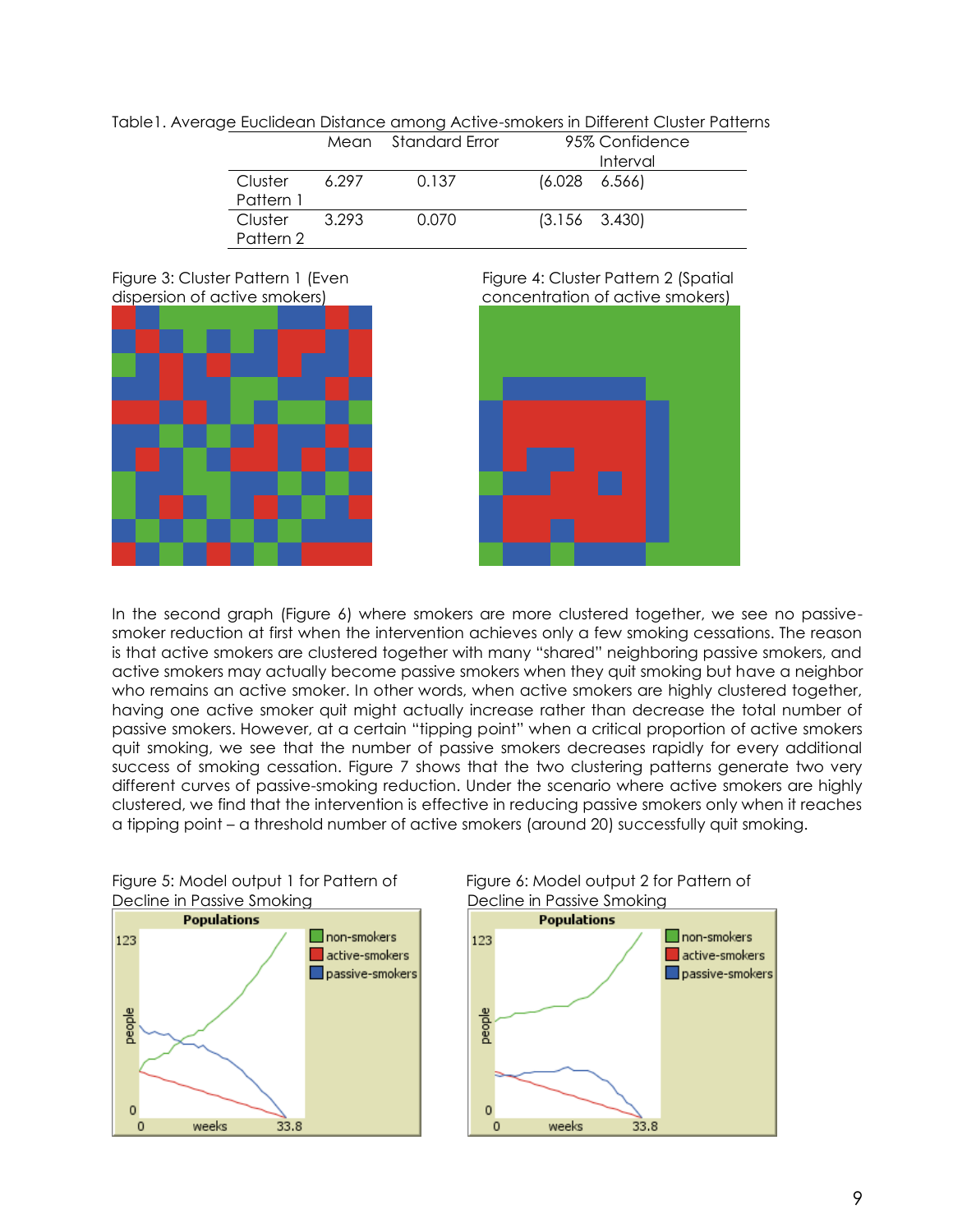

Figure 7: Reducing Passive Smoking in Two Different Cluster Patterns of Active Smokers

## **Discussion**

This hypothetical intervention experiment provides an insight for researchers to forecast the potential impact of smoking cessations on reducing passive smoking prevalence. In the short-term, tobacco control interventions may not be very effective in changing the environment and reducing number of passive smokers, especially when the active smokers are spatially clustered together. However, with a steady rate of achieving more and more smoking cessations, a rapid reduction in passive smokers will be observed after the "tipping point." Such phenomenon was actually witnessed in the US history of tobacco control. From year 1980 to 1990, the total percent of adults who smoked in the US was decreased from 33.2% to 25.5% [17], while the prevalence of secondhand smoking remained approximately 87.9% in the late 1980s [18]. But from 1990 to 2000, the prevalence of tobacco smoking was reduced only from 25.5% to 23.3% [17], secondhand smoke rate was steadily decreased to approximately 52.5% during the 1999-2000 period [18]. Even though this reduction in passive smoking coincided with the introduction of smoking ban in public places, it is plausible to hypothesize that there has been increasing returns of smoking cessation when a tipping point was reached in the 1990s, given that household exposure remains a dominant source of passive smoking [19].

Our model has the following limitations. We does not consider the peer effect of smoking cessation among active-smokers, i.e., we assume that seeing other smokers quit smoking has zero effect in increasing one's likelihood of smoking cessation. This assumption is likely to be an overly pessimistic one compared with the real world. If we have accounted for this peer effect, the rate of return on passive-smoking reduction would be even larger. , we make an arbitrary assumption that one active smoker only affects his or her 4 neighbors, but we can enhance the model by parameterizing the distance of passive-smoking exposure, as well as defining the exact spatial location of a population to make the model a better approximation of a real setting.

The finding of this study holds certain policy significance. First, it means that regular smoking cessation programs may be more cost-effective than researchers and policy-makers may have previously supposed, as the effectiveness extends beyond the quitter himself. Helping an active smoker quit smoking also benefits secondhand and even third-hand smokers who are affected by